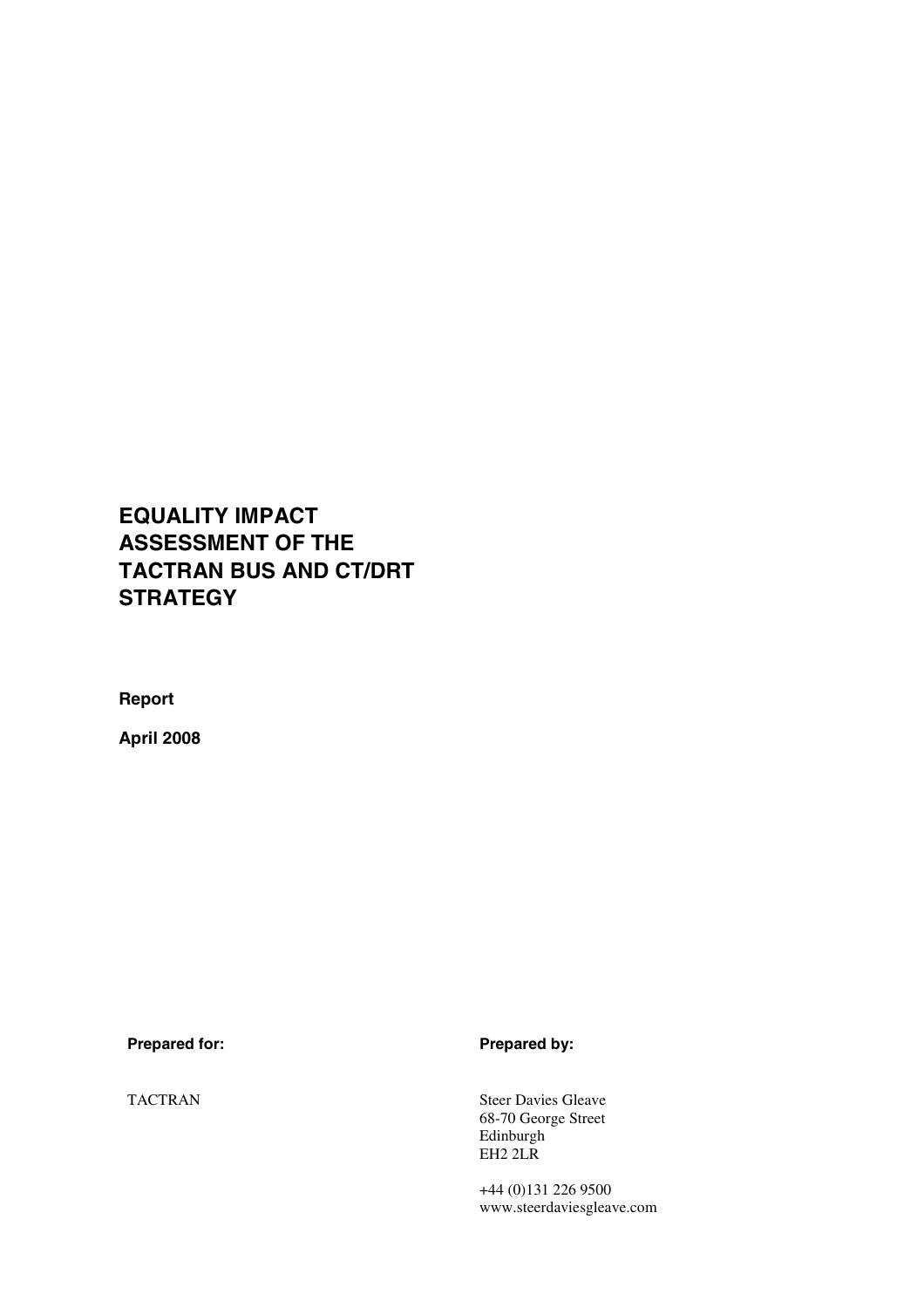|    | <b>Contents</b>                                                               | Page |
|----|-------------------------------------------------------------------------------|------|
| 1. | <b>INTRODUCTION</b>                                                           |      |
| 2. | THE OBJECTIVES OF THE BUS AND CT/DRT STRATEGY                                 | 2    |
|    | Groups the strategy intends to provide benefits for                           | 3    |
|    | Evidence of the transport needs of equality groups                            | 3    |
|    | Impact of the strategy on different equality groups                           | 4    |
|    | Potential adverse impact of the strategy on particular groups                 | 4    |
|    | Inclusion of equality groups and/or their representatives during consultation | 4    |
| 3. | <b>KEY OUTCOMES OF THE CONSULTATION WITH EQUALITY GROUPS</b>                  | 6    |
|    | Modifications to the strategy                                                 | 6    |
|    | Monitoring                                                                    | 6    |
|    | Publishing of the strategy                                                    | 7    |
|    |                                                                               |      |

# **TABLES**

| Table 2.1 | Objectives of the strategy |  |
|-----------|----------------------------|--|
|-----------|----------------------------|--|

# **APPENDICES**

**A ORGANISATIONS CONSULTED**

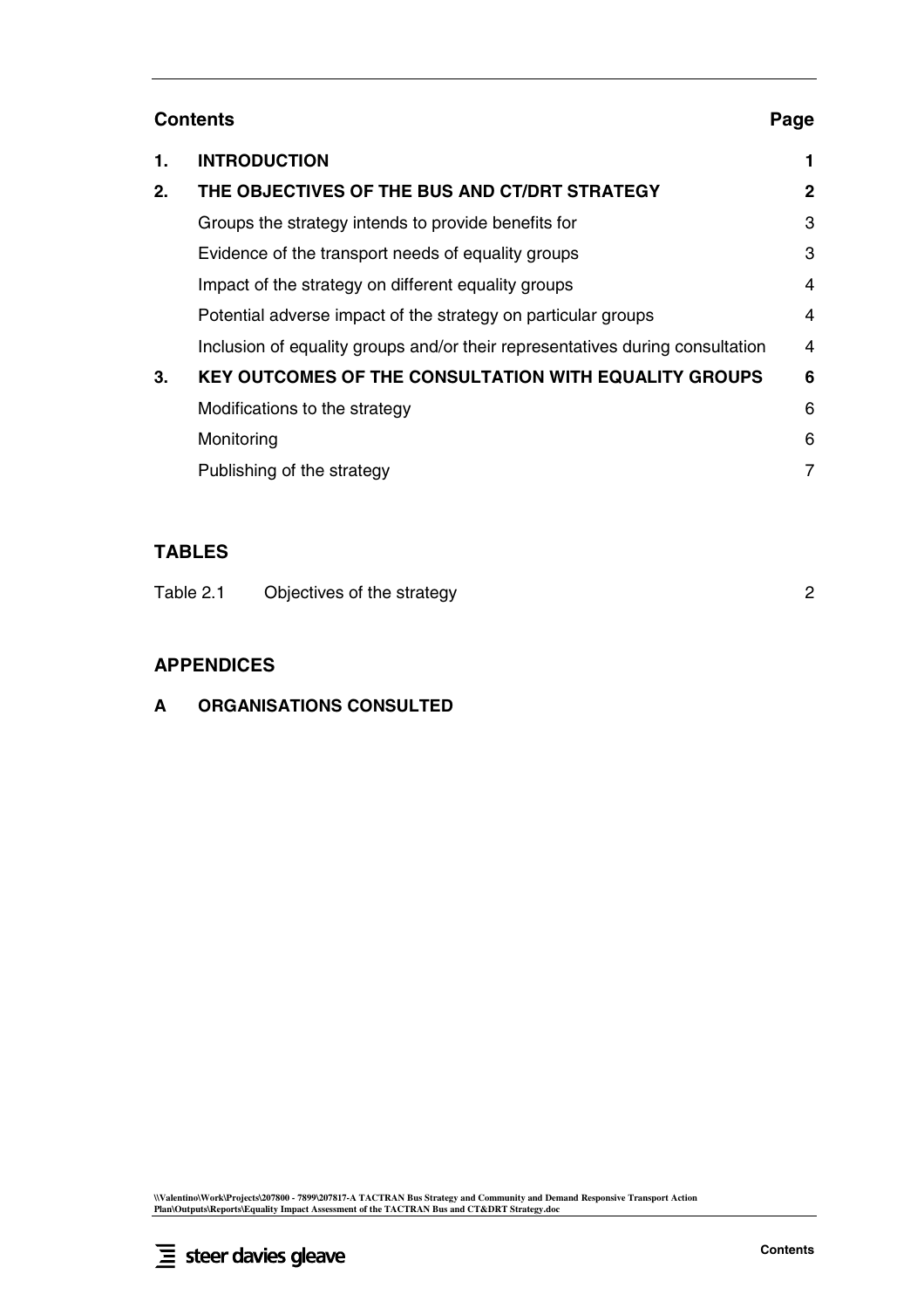# **1. INTRODUCTION**

- 1.1 The Bus and Community/Demand Responsive Transport (Bus & CT/DRT) Strategy sets out the principles and short, medium and long term actions by which the region's bus, community and demand responsive transport network will be maintained and improved. This strategy sits within the wider Regional Transport Strategy (RTS) for TACTRAN which was submitted to the Scottish Government in March 2007 and contributes to the aims and objectives outlined in the Scottish Government's 'An Action Plan for Buses in Scotland'.
- 1.2 A number of the early actions within the RTS involve developing sub-strategies which set out in more detail the policy and delivery framework for specific strands of the RTS; this strategy is responding specifically to the Regional Transport Partnership's (RTP) desire to work closely with key stakeholders to prepare a bus strategy and community / demand responsive transport action plan for the region.
- 1.3 Under the Transport (Scotland) Act 2005, regional transport authorities are required to show how transport will be improved to encourage equal opportunities, amongst other things. Therefore, the Scottish Government has suggested that each RTS and associated strategies should be subject to an Equality Impact Assessment (EQIA).
- 1.4 The aim of this EQIA is to set out how the RTP addressed the issue of equal opportunities in production of the Bus & CT/DRT Strategy, particularly through focussing on its approach to consultation in the development of this document.
- 1.5 The production of this EQIA is based on the guidance provided by the Scottish Executive (as was) in "Scotland's Transport Future: Guidance on Regional Transport Strategies", 2006, Annex K; and the "Equality and Diversity Impact Assessment Toolkit" 2005.
- 1.6 The TACTRAN RTS EQIA is included at Paragraph 7.7 of the RTS document. The preparation and consultation phases for the RTS were designed so that the resulting strategy took into account the views of a wide range of stakeholders. The Scottish Government Equality Unit provided contact details for representatives of equality groups and these were positively engaged through an invitation to comment on the strategy at draft stage and to contribute towards focus group and stakeholder workshops convened to consider various aspects of the emerging strategy. In developing the RTS, TACTRAN consulted with:
	- its constituent councils;
	- each Health Board within the TACTRAN area; and
	- other relevant stakeholder groups.
- 1.7 The EQIA confirmed that the RTS contains measures to reduce inequality and address concerns of specific groups in society – for example older people (accessible buses), women and young people (better security on public transport) etc.
- 1.8 As will be shown below, the consultation exercise for the Bus and CT/DRT Strategy built upon that undertaken for the RTS, expanding the list of consultees as appropriate with regard to the more specific content of this strategy.

**<sup>\\</sup>Valentino\Work\Projects\207800 - 7899\207817-A TACTRAN Bus Strategy and Community and Demand Responsive Transport Action Plan\Outputs\Reports\Equality Impact Assessment of the TACTRAN Bus and CT&DRT Strategy.doc**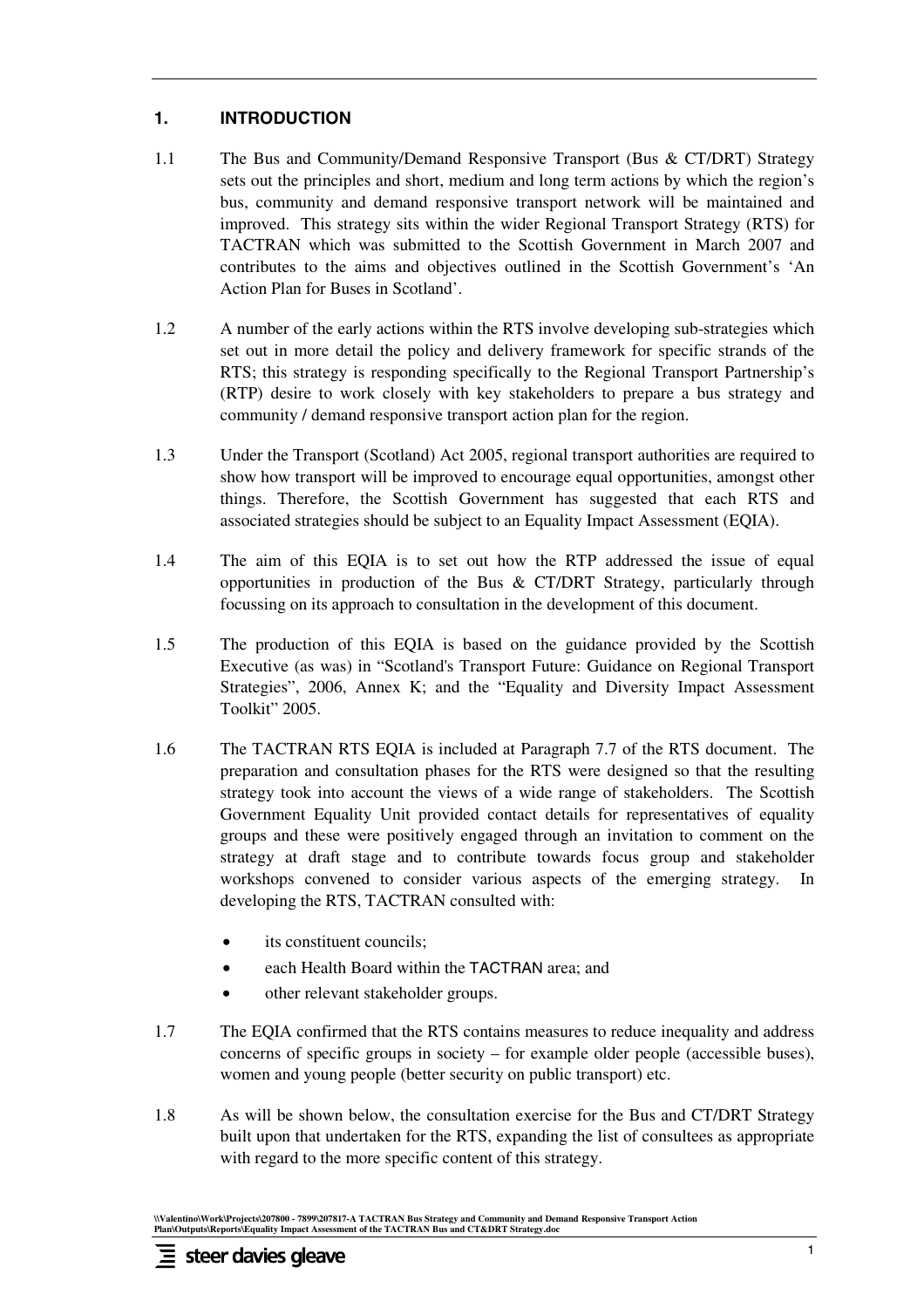## **2. THE OBJECTIVES OF THE BUS AND CT/DRT STRATEGY**

- 2.1 The objectives of the TACTRAN Bus & CT/DRT strategy were set following detailed research in to problems and opportunities in the TACTRAN area as well as consultation with the public and key stakeholders.
- 2.2 The objectives are strongly influenced by transport objectives set out in the RTS and as a consequence address the following key themes:
	- Economy;
	- Accessibility, equity and social inclusion;
	- Environment;
	- Safety and security; and
	- Integration.
- 2.3 The objectives of the strategy, located in Chapter 4, are set out in the table below, alongside the high level RTS objectives.

**TABLE 2.1 OBJECTIVES OF THE STRATEGY**

| RTS High level strategic objectives                                                             |                | <b>Strategy objectives</b>                                                                                                                                                                  |
|-------------------------------------------------------------------------------------------------|----------------|---------------------------------------------------------------------------------------------------------------------------------------------------------------------------------------------|
|                                                                                                 | 1              | To ensure that everyone across the<br>region has access to a key regional<br>centre, where they can access a<br>range of services, facilities and<br>opportunities.                         |
| Accessibility, equality and social inclusion: To<br>improve accessibility for all, particularly | $\overline{2}$ | To remove physical, financial and<br>perceptual barriers to accessing road<br>based passenger transport services<br>and infrastructure.                                                     |
| for those suffering from social exclusion                                                       | 3              | To enable patients and visitors to<br>access necessary health facilities by<br>road based passenger transport                                                                               |
|                                                                                                 | 4              | To ensure a level of information<br>provision across the whole road<br>based passenger transport network<br>that promotes its use and does not<br>hinder accessibility.                     |
| <b>Economy:</b> To ensure transport helps to<br>deliver regional prosperity                     |                | To ensure that key employment,<br>education, retail and tourism<br>locations are linked to the passenger<br>transport network by a service that<br>meets the needs of the local<br>economy. |
|                                                                                                 | 6              | To achieve improvements in journey<br>times and the reliability of the region's<br>road based passenger transport<br>network.                                                               |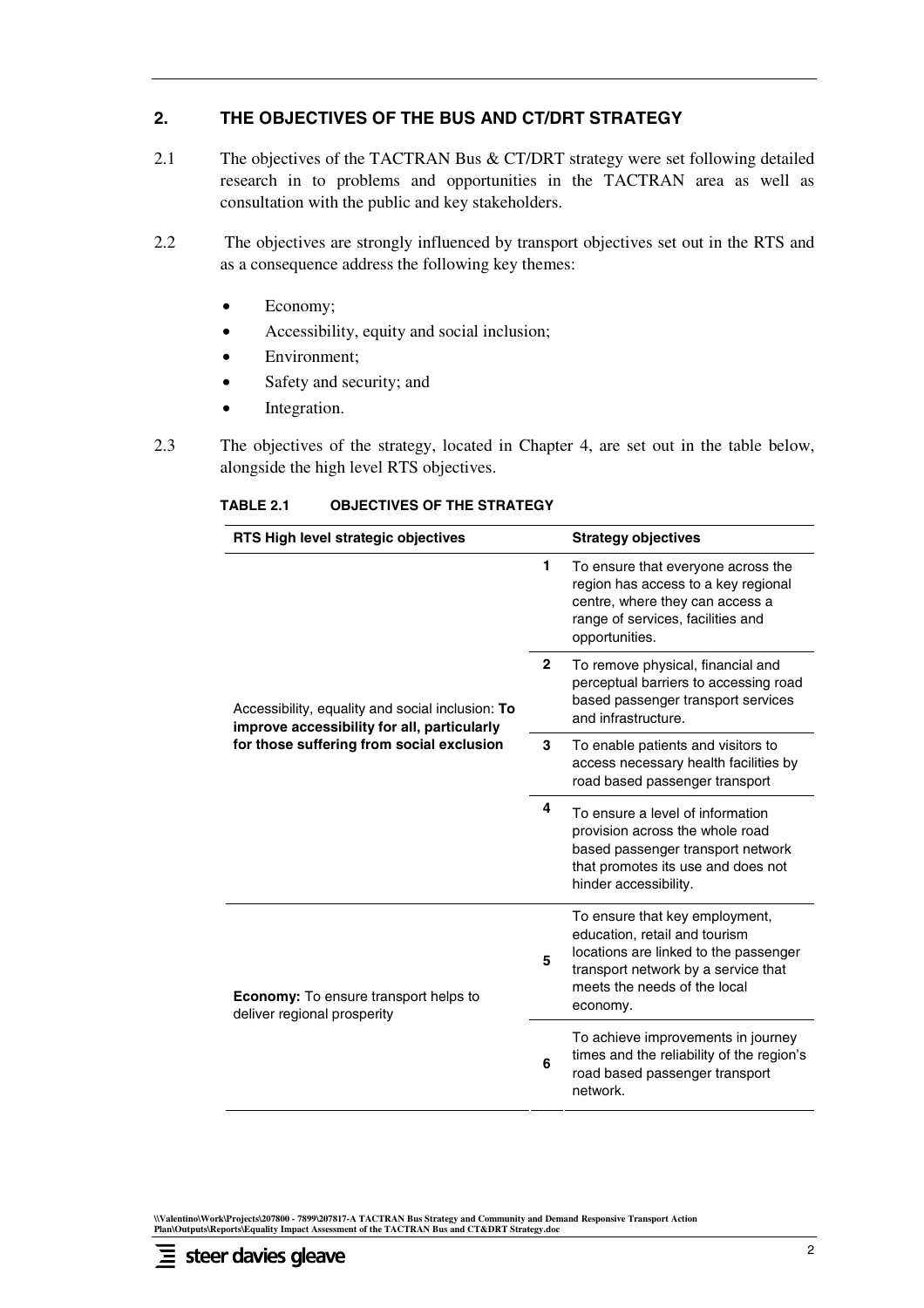| <b>Environment:</b> To ensure that the transport<br>system contributes to safeguarding the                       |    | To enhance the environmental<br>standards of the road based<br>passenger transport fleet and<br>infrastructure.                        |
|------------------------------------------------------------------------------------------------------------------|----|----------------------------------------------------------------------------------------------------------------------------------------|
| environment and promotes opportunities for<br>improvement                                                        | 8  | To achieve greater use of road based<br>passenger transport services in place<br>of travel by private car                              |
| <b>Health and well-being:</b> To promote the<br>health and well-being of communities                             |    | To increase physical activity and<br>improve access to leisure<br>opportunities across the region by<br>road based passenger transport |
| <b>Safety and security:</b> To improve the real and<br>perceived safety and security of the transport<br>network |    | To provide for and improve the safety<br>of passengers when travelling on the<br>road based passenger transport<br>network.            |
| <b>Integration:</b> To improve integration, both<br>within transport and between transport and                   |    | To increase connectivity between<br>road based passenger transport<br>services and between different<br>modes of transport             |
| other policy areas                                                                                               | 12 | To strengthen the links between land-<br>use planning and provision of road<br>based passenger transport                               |

#### **Groups the strategy intends to provide benefits for**

- 2.4 The Bus and CT/DRT Strategy sets out the priorities and actions for investment in these transport modes over the next fifteen years and it is intended that the policies and interventions outlined in the strategy will benefit everyone who lives, works and travels within the region. Visitors to the region will also be affected by the strategy through access to an improved bus network across the region, and greater connectivity with the surrounding area as a result.
- 2.5 Through implementation of the Bus and CT/DRT Strategy there is the potential to improve transport for the young, elderly, those with mobility difficulties, learning difficulties and those with hearing or visual impairments, particularly through improved access to the transport network and improved safety whilst travelling on the transport network.

#### **Evidence of the transport needs of equality groups**

2.6 The first stage in developing the Bus & CT/DRT Strategy involved detailed research into the socio-demographic profile of the area. Accessibility in terms of geographic accessibility (the availability of transport links to access key services such as health, education and employment) and physical accessibility (the physical ability to use the transport services that are available) were examined. A series of accessibility maps were produced which enabled the evidence gathered during the background research phase to be used to produce a detailed picture of the issues for different areas and social groups within the region. This information then informed the scoping and option development/appraisal stages of the strategy.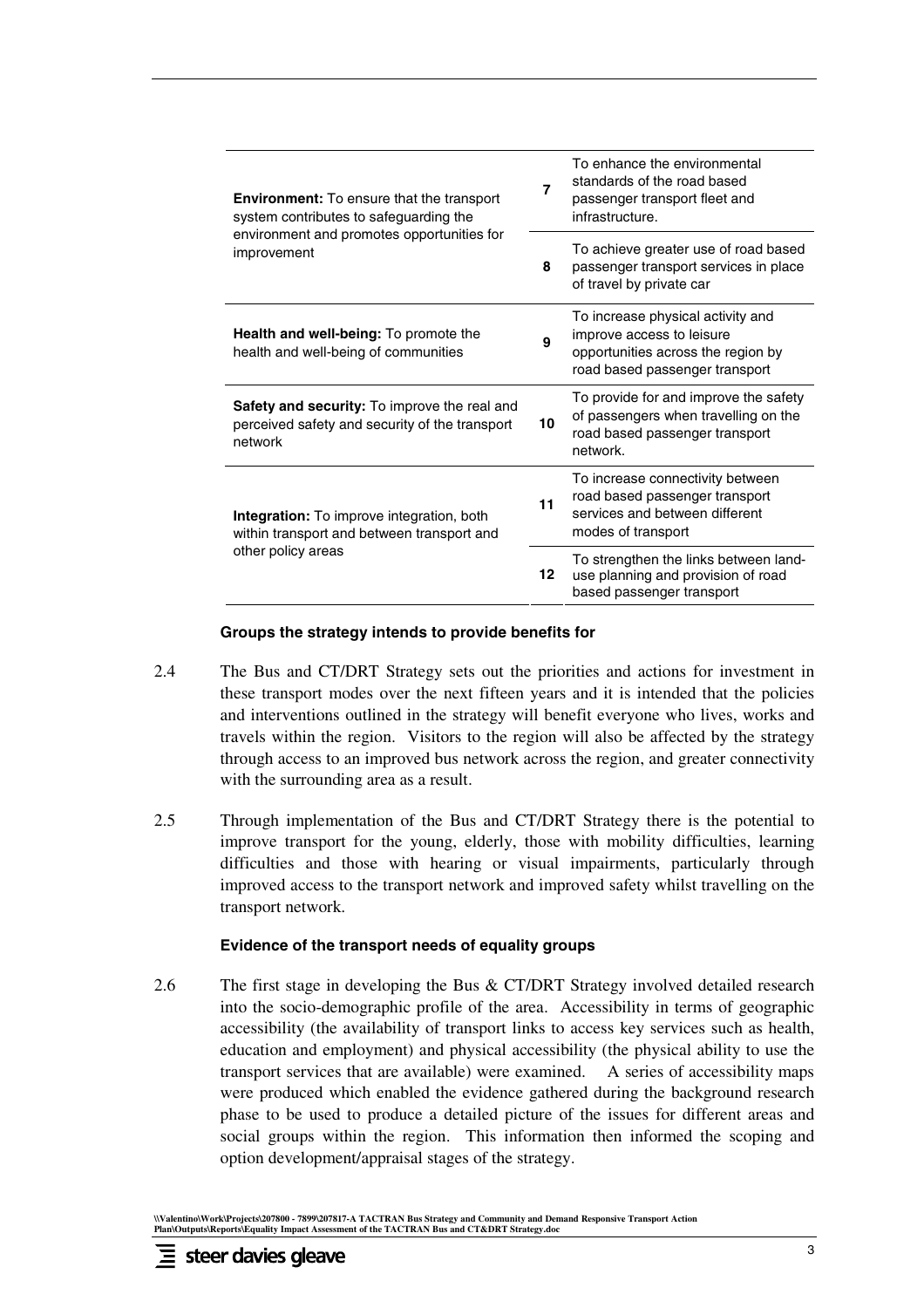#### **Impact of the strategy on different equality groups**

2.7 During the strategy development process the evidence available was considered in terms of the possible impact that the different aspects of the strategy might have on different equality groups. The impact of strategy interventions relating to scheduled bus services will be significant across the area and population. Bus provision is particularly pertinent to those who can not use private transport for age or health reasons, particularly those too young or old to drive. An element of the population also rely on bus travel for economic reasons, particularly those on low incomes who do not have access to a private car. Facilities for disabled passengers are available within the TACTRAN area and low floor buses are utilised on some scheduled services. CT and DRT services provide a key facility for those with mobility difficulties who can not access the scheduled bus services despite the facilities provided within vehicles and associated infrastructure. These services provide important access to healthcare and other services for these groups. No interventions are particularly focussed on groups defined by sexual orientation, gender, religious faith or political beliefs, as all interventions are designed to include all groups within the parameters described above, meaning all of these groups would also be included in the benefits of the interventions.

## **Potential adverse impact of the strategy on particular groups**

2.8 Based on the evidence and information available and due to the nature of transport policy and initiatives, it is not believed that the strategy will have any specific adverse/negative impacts on the Lesbian/Gay/Bisexual and Transgender community, or those with specific religious/political interests.

### **Inclusion of equality groups and/or their representatives during consultation**

- 2.9 A wide ranging consultation exercise has been undertaken to obtain an understanding of the key issues and opportunities in terms of bus, community transport and demand responsive transport provision across the TACTRAN area. This consultation has included local authorities, public transport operators, health boards and community transport / demand responsive transport representatives. A full list of organisations consulted is provided at the end of this document. A stakeholder workshop was held on 6th February 2008 to which all stakeholders were invited to discuss the key issues and opportunities, which led on to a discussion focussed on drafting objectives for the strategy. The Audit Report, which also accompanies the strategy, provides full details of the consultation undertaken at each stage.
- 2.10 In addition to the workshop an e-survey of community transport/social/health transport providers in the TACTRAN area was undertaken (between  $11<sup>th</sup>$  January and  $18<sup>th</sup>$ January 2008), a list of all CT/DRT schemes in the area was created with all representatives given the chance to participate in the e-survey. Full details of the coverage of and responses gained form the survey is available in the Audit Report. To supplement the e-survey certain key CT/DRT stakeholders were identified for interview to understand more of an idea of this varied sector. These stakeholders were identified due to the scope of their organisations.

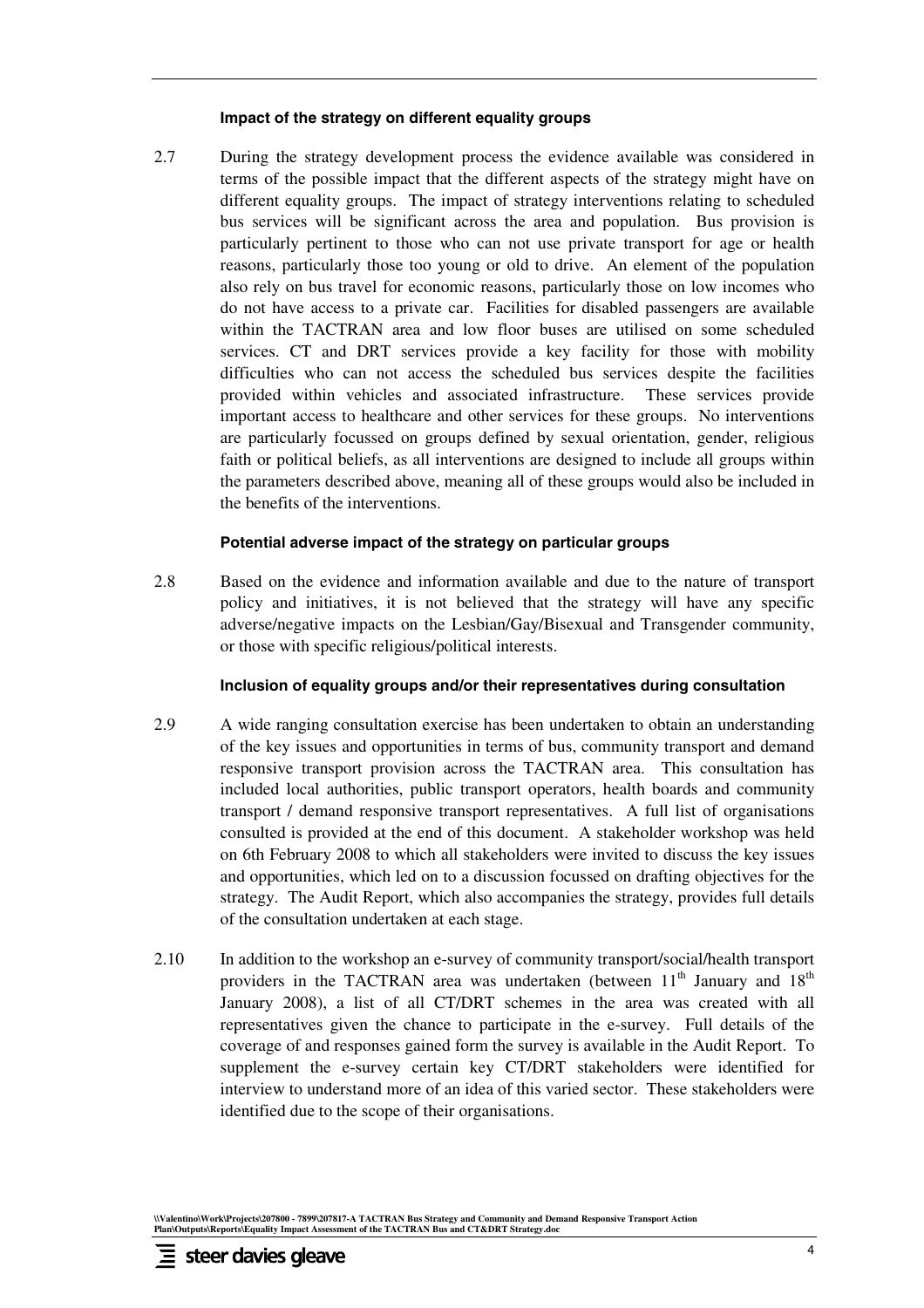- 2.11 All stakeholders were then given the opportunity to respond with comments to the draft strategy. TACTRAN identified 163 individual stakeholders to be consulted on the draft Bus and CT/DRT Strategy. These stakeholders had previously been consulted as part of the initial consultation.
- 2.12 Stakeholders were sent the draft strategy by email or post and given two weeks to respond by letter or email (the consultation period ran from 5th to 19th March 2008). Attached to the draft strategy was a covering letter explaining the strategy development process and links to the audit report of current bus provision and the Strategic Environmental Assessment were provided. The covering letter also asked stakeholders to respond to certain aspects of the strategy with reference to subject areas specific to their interests.
- 2.13 TACTRAN has endeavoured to cover all categories of stakeholders where possible although it should be noted that the Bus and CT/DRT Strategy is a strategic, highlevel document, which may not be of direct relevance to all the groups within the area. It has therefore been decided to target community organisations which have access to a wide range of local and CT/DRT service providers and passengers.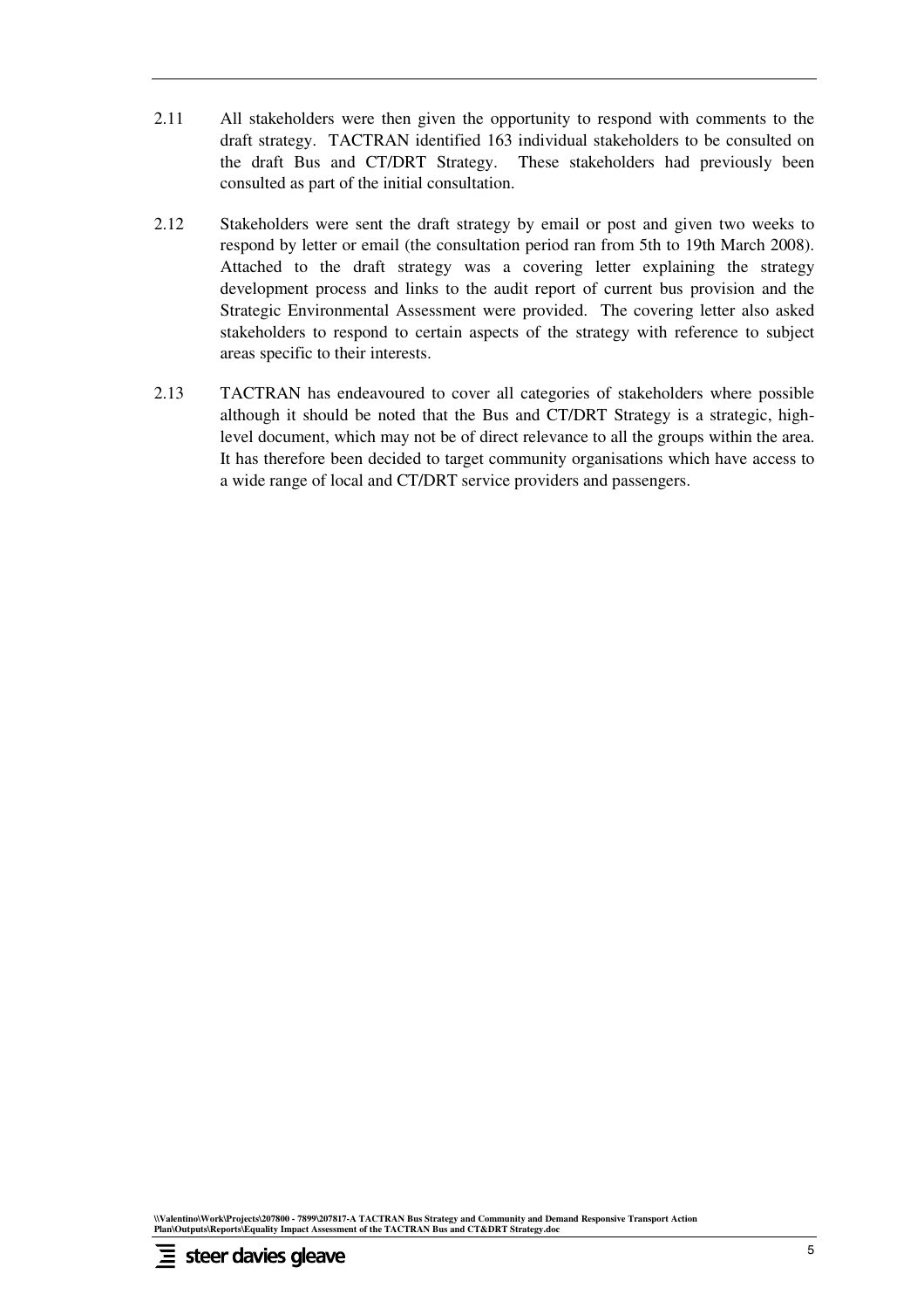# **3. KEY OUTCOMES OF THE CONSULTATION WITH EQUALITY GROUPS**

- 3.1 All comments gathered during the consultation exercise were assessed and incorporated in to the modified strategy; as such the strategy was developed with emphasis on issues raised by equality groups as well as the wider stakeholder issues identified. The consultation showed that there is a high usage of CT/DRT in the TACTRAN area and concern that funding will continue to be available in the future to enable this to continue. The consultation showed, though, that there are still gaps in public transport provision for those who cannot use conventional bus services. Until these gaps are filled access to essential services by public transport is limited for certain groups in certain areas; certain locations in Crieff and Crianlarich have been identified as having particular CT/DRT service gaps.
- 3.2 As well as gaps in services for those who can not access bus facilities, many equality groups rely on scheduled bus services for access to services for economic reasons. The consultation highlighted a number of gaps in service provision of scheduled bus services. These are primarily in rural areas, where frequencies are often low. There are also gaps in provision in urban areas in the evenings and at weekends, even where daytime services are adequate. Longer distance local inter-urban services were highlighted as being slow and infrequent.
- 3.3 Stakeholders felt that facilities for people with mobility impairments are poor and that there should be greater driver training about how to carry such passengers. It was also felt that there should be greater coverage of low floor bus services and also information relating to them. (Users are not confident that they will be able to travel on a low floor vehicle for both the outward and return part of a journey). Competition for space between wheelchair users and parents with buggies was also noted by stakeholders as an accessibility issue. Another was the fact that wheelchair users are not always able to use the bus stop closest to their home, as it may not be DDA compliant.

### **Modifications to the strategy**

3.4 As stated above, the strategy has been developed through an open and inclusive process of stakeholder involvement and consultation. All comments received on the Draft Bus and CT/DRT Strategy during the consultation period were considered, fed back into the development of the strategy and the final strategy was amended accordingly. No adverse impacts have been identified for any members of any of the interest groups in the TACTRAN area, however the amendments referred to above were made in order to maximise the benefits of the strategy for as many people as possible. As no adverse impacts were identified, no modifications were required to be made to the strategy other than taking on board comments gathered during the consultation process.

# **Monitoring**

3.5 In order to effectively monitor the progress of the strategy towards achieving the strategy objectives, a number of measurable indicators have been identified to monitor each objective. The monitoring strategy is contained within Chapter 4 of the Bus and CT/DRT Strategy.

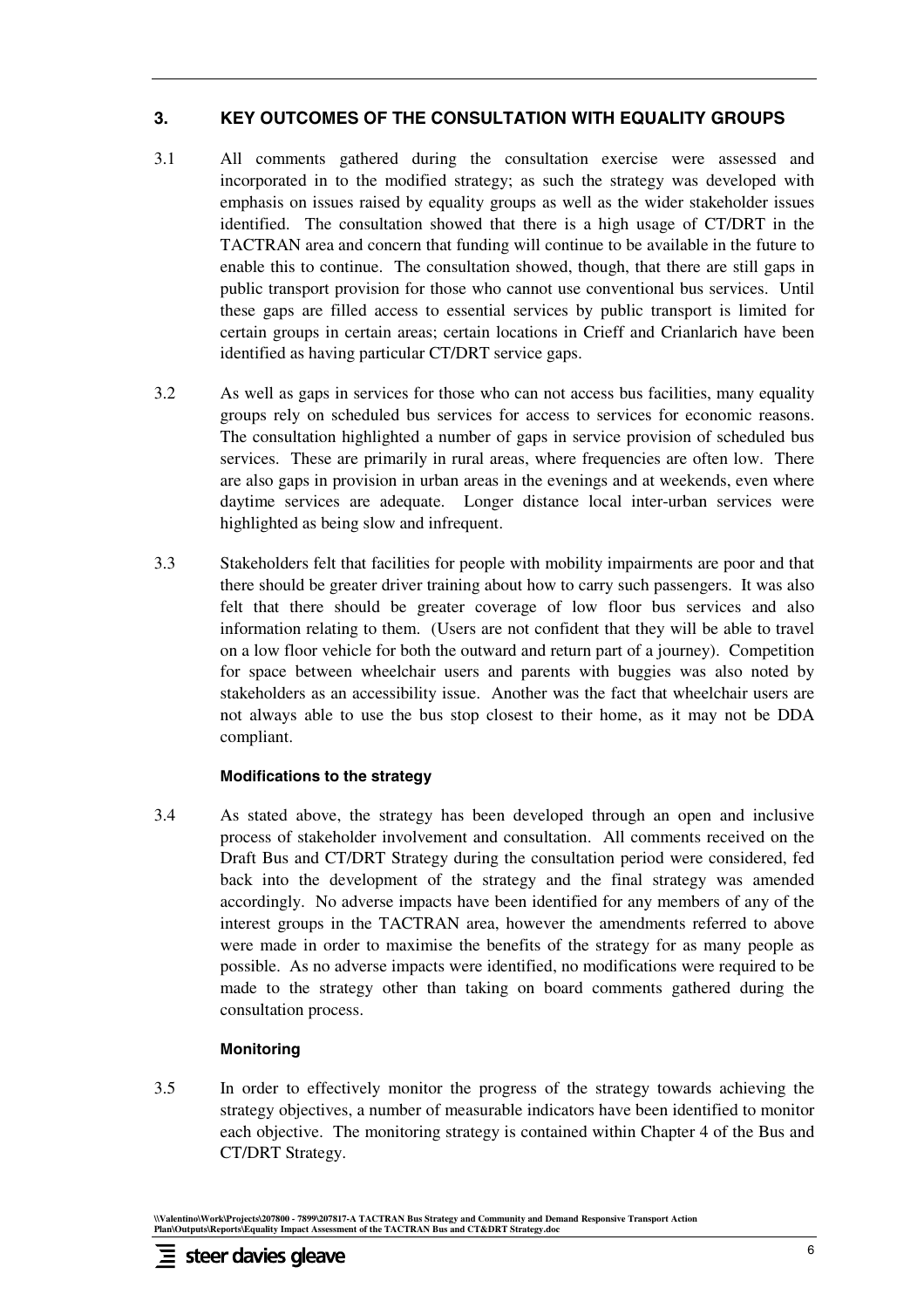### **Publishing of the strategy**

3.6 The EQIA will be included as an addendum to the Bus & CT/DRT Strategy. Once published, the strategy will be available on the TACTRAN website and copies distributed to all stakeholders involved in the consultation. Hard copies of the document will also be available.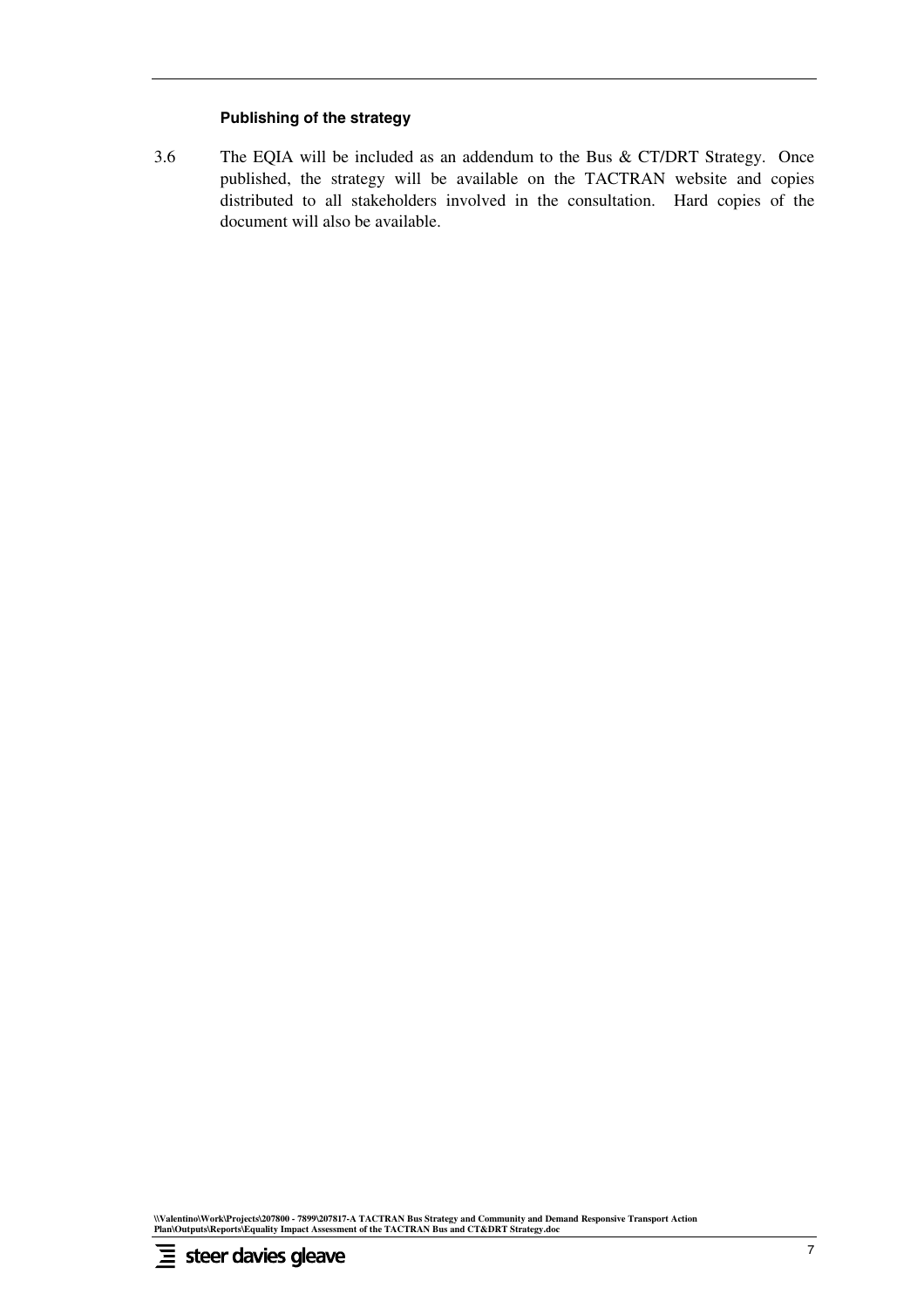**APPENDIX A** 

**ORGANISATIONS CONSULTED**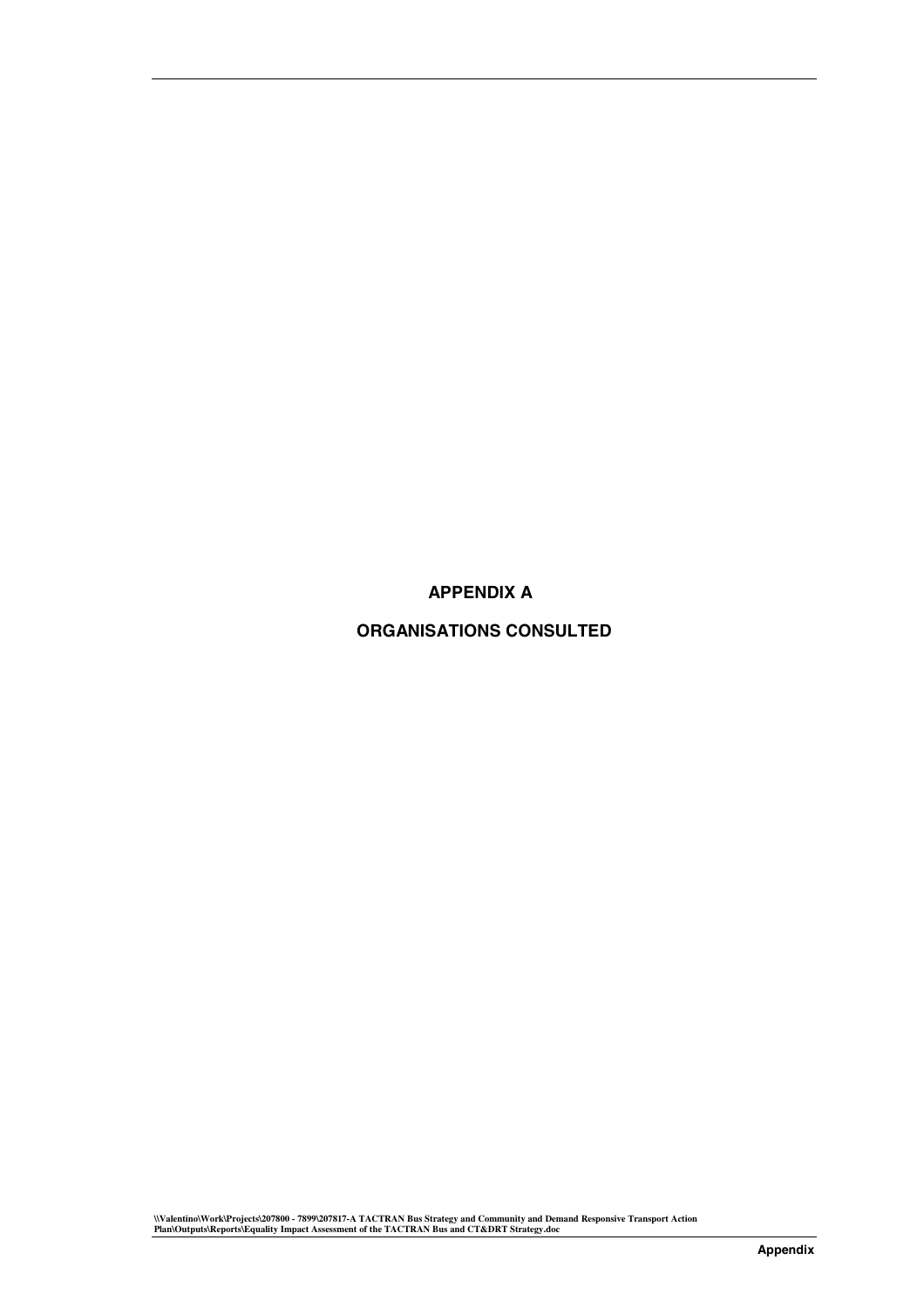## **A1. ORGANISATIONS CONSULTED**

#### **APPENDIX: TABLE A1.1 ORGANISATIONS CONSULTED**

| Age Concern Angus                                      |
|--------------------------------------------------------|
| <b>Aberdeenshire Council</b>                           |
| <b>Aberfeldy Motor Services</b>                        |
| Aberfoyle Coaches                                      |
| Age Concern Scotland                                   |
| Age Concern Scotland                                   |
| Angus Access Panel                                     |
| Angus Association of Voluntary Organisation            |
| Angus College                                          |
| <b>Angus Council</b>                                   |
| Angus Council - DRT                                    |
| Angus Council - rep Angus College                      |
| Angus Council - Social Work                            |
| Angus Rural Partnership                                |
| Angus Transport Forum & Multimodal Transport Solutions |
| Armstrong of Crianlarich                               |
| <b>Black and Minority Ethnic Elders Group</b>          |
| <b>Black Community Development Project</b>             |
| <b>Broons Buses &amp; Taxis</b>                        |
| Bryans' Coaches                                        |
| <b>Bus Users Complaints Tribunal</b>                   |
| <b>Bus Users Group</b>                                 |
| <b>Caber Coaches</b>                                   |
| Cairngorms National Park Authority                     |
| Capability Scotland                                    |
| Central Scotland Racial Equality Council               |
| Central Shopmobility Ltd                               |
| Children in Scotland                                   |
| Close the Gap Project                                  |
| Commissioner for Children and Young People in Scotland |
| <b>Communities Scotland</b>                            |
| Confederation of Passenger Transport/ Passengers' View |
| CoSLA, Spokesperson for Older People                   |
| <b>CPT</b> Scotland                                    |
| <b>Crieff Travel</b>                                   |
| CTA (Community Transport Association)                  |
| Deaf Action                                            |
| Deafblind Scotland                                     |
| Dial-a-Journey                                         |
| Docherty's Midland Coaches                             |
| Dundee Access Group                                    |
| Dundee Accessible Transport Action Group (DATAG        |
| Dundee and Angus Chamber of Commerce                   |
| Dundee Blind & Partially Sighted Society               |
| Dundee City Council                                    |
|                                                        |
| Dundee City Council - Planning<br>Dundee College       |
| Earnside Coaches                                       |
| Elizabeth Yule                                         |
|                                                        |
| Enable                                                 |
| Equality & Human Rights Commission                     |
| Ferguson Coaches                                       |
| First                                                  |
| Fisher Tours, Dundee                                   |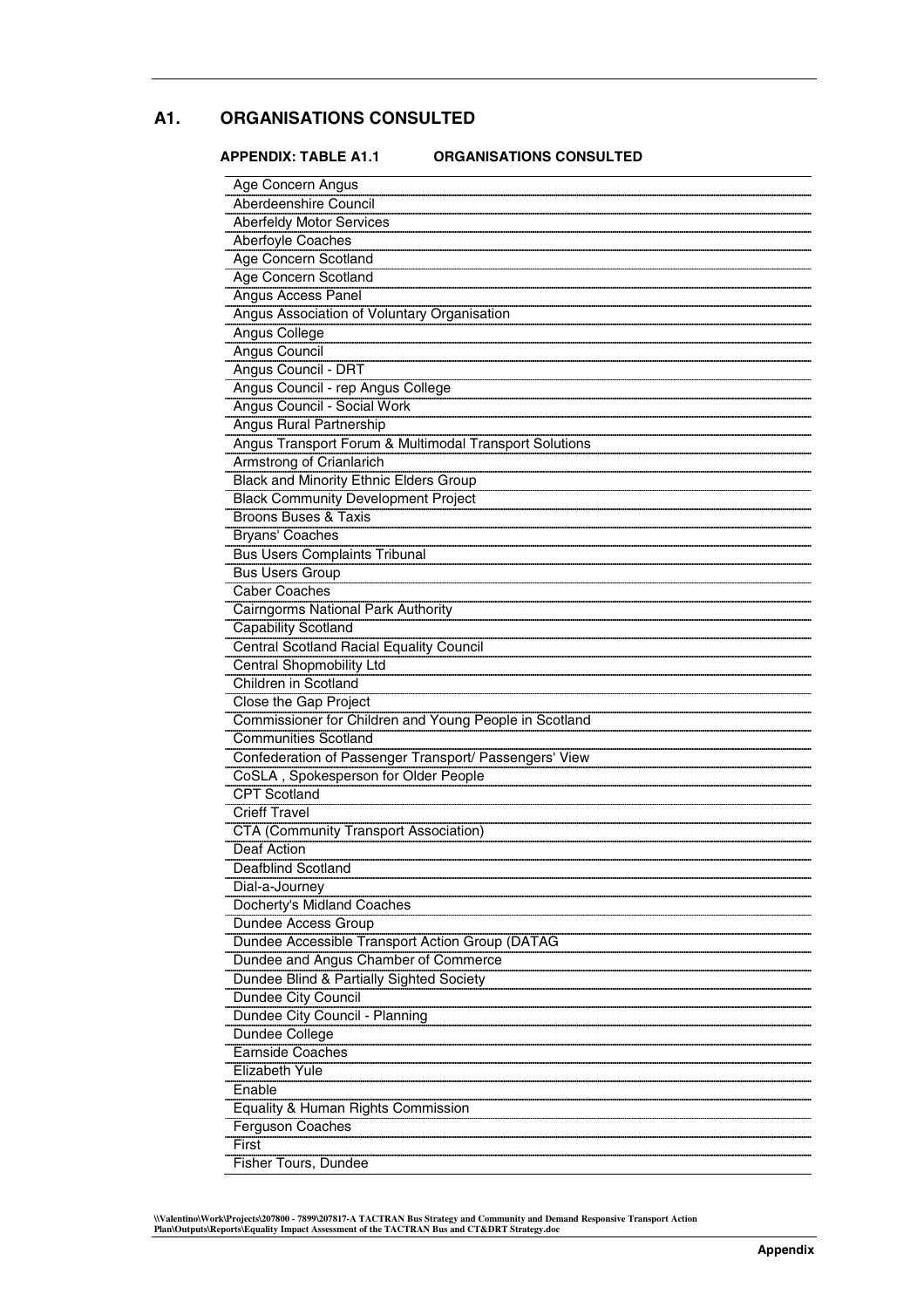| Forfarshire Society for the Blind           |
|---------------------------------------------|
|                                             |
| Forth Valley College                        |
| <b>G&amp;N Wishart</b>                      |
| <b>Glenesk Travel</b>                       |
| <b>Goosecroft Coaches Ltd</b>               |
| <b>Hamilton Coaches</b>                     |
| Hamish Gordon Coach Hire                    |
| Harlequin Coaches Ltd                       |
| Help the Aged                               |
| <b>Hitrans</b>                              |
| Hunter's Executive Coaches                  |
| Inclusion Scotland                          |
| James Donald                                |
| JP Minicoaches                              |
| Kingshouse Travel Ltd                       |
| Loch Lomond & Trossachs National Park       |
| Mackie's Coaches                            |
| McColl's Coaches Ltd                        |
| McGill's Bus Services Ltd                   |
| Meffan's Coaches Ltd                        |
| Mitchell's Coaches                          |
| M-Line Coaches                              |
| Mobility and Access Committee for Scotland  |
| Morrison's Travel                           |
| <b>National Express</b>                     |
| Nestran                                     |
| <b>NHS Forth Valley</b>                     |
| <b>NHS Tayside</b>                          |
| Passenger Focus                             |
| Passenger's View Scotland                   |
| Pegasus Travel                              |
| Perth & Kinross Community Transport Group   |
| <b>Perth and Kinross Council</b>            |
| Perth and Kinross Council - DRT             |
| Perth College                               |
| <b>Perthshire Chamber of Commerce</b>       |
| Prestige Tours Ltd                          |
| <b>REACH Community Health Project</b>       |
| <b>RNIB Scotland</b>                        |
| Rowan Travel                                |
| Royal Mail                                  |
| Scottish Accessible Transport Alliance      |
| Scottish Ambulance Service                  |
|                                             |
| Scottish Association for Mental Health      |
| Scottish Association for Public Transport   |
| Scottish Citylink Coaches Ltd / Stagecoach  |
| Scottish Consortium for Learning Disability |
| <b>Scottish Council on Deafness</b>         |
| Scottish Disability Equality Forum          |
| <b>Scottish Executive</b>                   |
| Scottish Executive - Transport Scotland     |
| Scottish Older Peoples Advisory Group       |
| <b>Scottish Pensioners Forum</b>            |
| Scottish Traveller Education Programme      |
| Sestran                                     |
| <b>Sidlaw Executive Travel</b>              |
| Smith & Sons Coaches                        |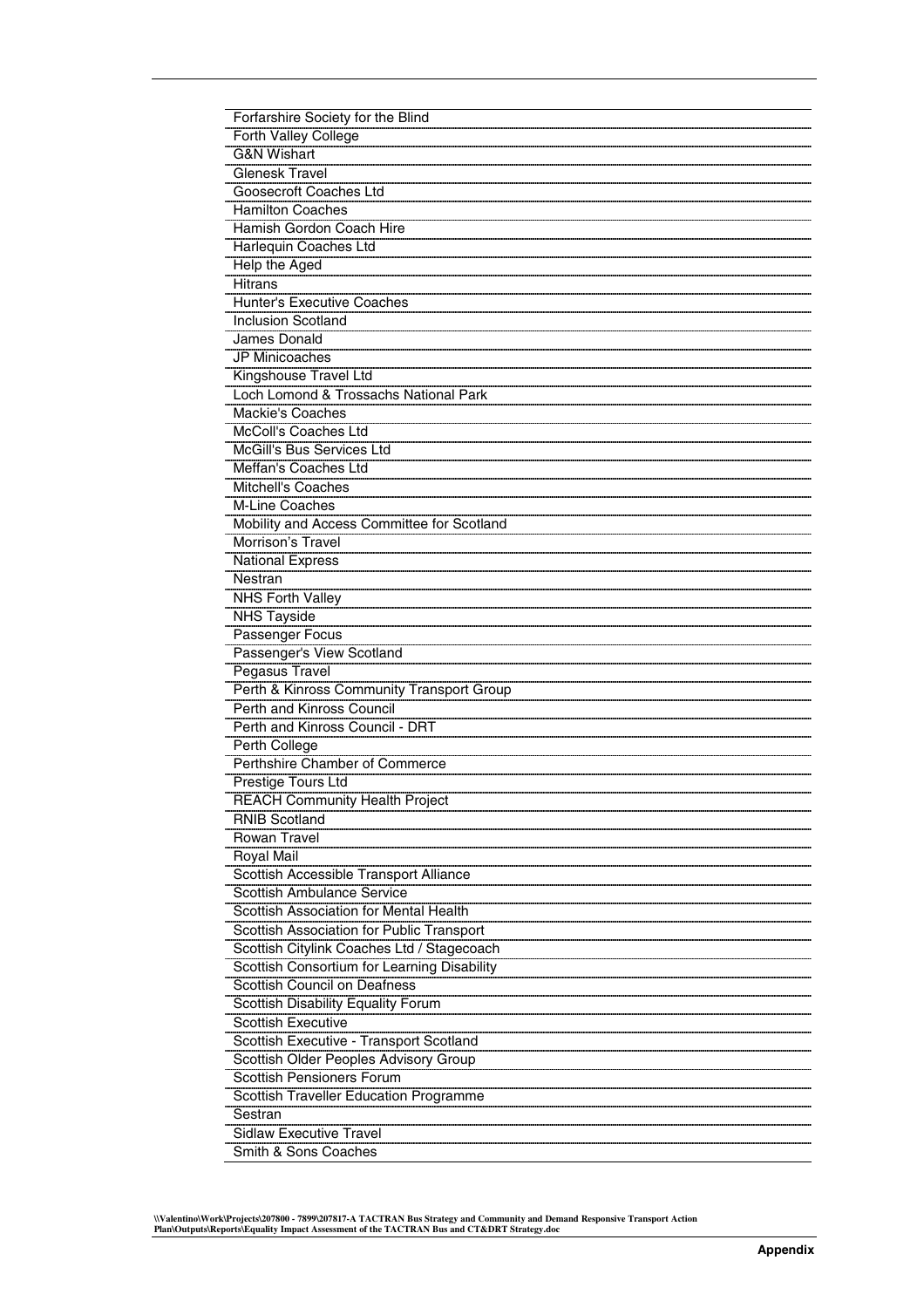| <b>SPT</b>                                     |
|------------------------------------------------|
| Stagecoach East Scotland                       |
| <b>Stirling Council - Community services</b>   |
| <b>Stirling Council</b>                        |
| Stirling Council - Children's services         |
| Stirling Council - City Centre Management      |
| Stirling Council - Public Transport            |
| <b>Strathmore Travel</b>                       |
| T & K Sweeney                                  |
| Tayside Association for the Deaf               |
| <b>Traffic Commissioner for Scotland</b>       |
| <b>TRANSform Scotland</b>                      |
| <b>Travel Dundee</b>                           |
| <b>Traveline Scotland</b>                      |
| University of Abertay (Dundee Business School) |
| University of Dundee                           |
| University of Stirling                         |
| <b>Visit Scotland</b>                          |
| <b>Woods Coaches</b>                           |
| <b>WRVS</b>                                    |